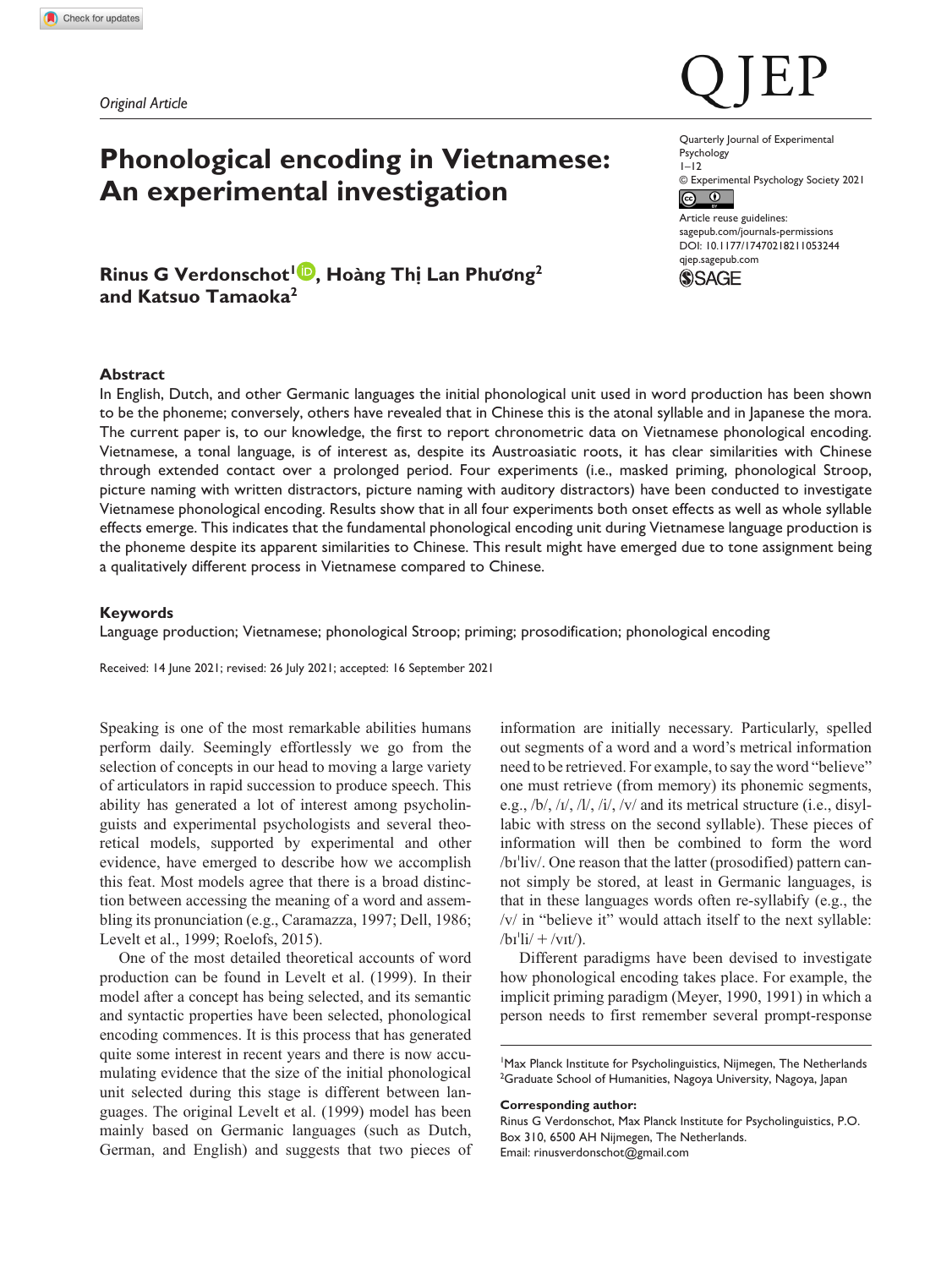pairs (e.g., dog—bark) and then after being shown a prompt (e.g., dog) needs to respond with the learned response (e.g., bark). The crucial manipulation in this paradigm is the creation of groups which are either overlapping in a certain feature (e.g., same onset: bark, bill, boot) or not (e.g., bark, dull, main). It has been shown that initial overlap is necessary to facilitate naming latencies and a single phonemic onset (e.g., /b/) is sufficient. However, this seems to be different in Chinese (e.g., Chen et al., 2002; O'Seaghdha et al., 2010) and Japanese (Kureta et al., 2006). In those languages, the pattern is also incremental but a minimal overlap of an atonal syllable in Chinese (e.g., /fei/ in /fei1dan4/ "missile," /fei2zao4/ "soap," /fei4bu4/ "lung") or a mora in Japanese (e.g., /ka/ in /ka.ts.ura/ "wig," /ka.fu.n/ "pollen," /ka.bu.ki/ "Japanese theatre") are necessary for facilitation effects to appear. Similar results have been obtained with the masked priming word naming paradigm in which a prime is quickly (e.g., 50ms) presented before a to-be-named target word. For example, if the word "pear" is preceded by a prime word such as "pole" it will be pronounced quicker than if it is preceded by the prime "take" (e.g., Forster & Davis, 1991). As with the implicit priming paradigm, in Chinese (e.g., You et al., 2012) and Japanese (e.g., Ida et al., 2015; Verdonschot et al., 2011) again the syllable and mora, respectively, are found to be the relevant unit to put into a tonal/pitch frame (see Roelofs, 2015) and not a phonemic segment.

For other languages, such as Cantonese Chinese, the picture seems to be more complicated. For example, Wong and Chen (2008) using a picture-word interference paradigm obtained significant facilitation effects for the syllable overlap condition (Example picture: 箭 /zin3/ "arrow" with distractor: 氈 /zin1/ "felt") but also found significant facilitation effects for shared rhyme (淺 /cin2/ "shallow"). Effects were absent when only the onset was shared (滯 /zai6/ "stagnation"). This suggests that sub-syllabic units might be involved in the initial phonological planning in Cantonese. The idea that sub-syllabic units are the appropriate planning units in Cantonese was further confirmed through use of the implicit priming task (i.e., Wong et al., 2012) and seems to be a robust finding (though see Wong et al., 2018 who suggested that syllable retrieval still may come before sub-syllabic encoding even in Cantonese spoken word production).

One issue which has been put forward with the experiments mentioned earlier is the use of script. Some have suggested that if a certain script type is used in an experiment (e.g., Japanese kana or Chinese hanzi) this might influence the results as different script types may activate different underlying units. That is, in alphabetic script each letter (or letter cluster) maps onto a phoneme, but Japanese kana (e.g.,  $\overline{\tau}$   $\cup$  /su.shi/ "sushi") reflect mora; and Chinese hanzi (e.g., 菜单 /cai4dan1/ "menu") maps onto morphosyllables. However, there is currently mixed evidence on the role of script in this matter. For example, Wong and Chen (2008) found sub-syllabic effects using Chinese (syllabic) distractor words and Verdonschot et al. (2011) used Romanized Japanese (i.e., alphabetic) to investigate whether script type could play a role, only found mora effects; therefore, both did not find a significant role of script. However, recently, Yoshihara et al. (2017) found, using masked priming, that only when the whole pronunciation of a prime and target were overlapping (e.g., 迫害 /ha.ku-ga.i/ - 博物 /ha.ku-bu.tsu/) significant facilitation effects occurred (i.e., so a prime as  $\overline{\mathcal{K}}$  III /ha.i-za.ra/ would be ineffective as it does not encompass the whole first syllable /ha.ku/). If stimuli were transcribed into kana (e.g., は くがい /ha.ku-ga.i/), then moraic effects appeared again. This "whole kanji" effect might, however, not apply to all tasks as Verdonschot and Kinoshita (2018) pointed out. They argued that when the task "does not necessarily involve reading" (like in Yoshihara et al., 2017) it might not exert an influence and they consequently used a Stroop colour naming task in which both moraic hiragana (e.g.,  $\lambda$ ) せ /mi.se/) and morphemic kanji (e.g., 店 /mi.se/ "shop") overlapped with a to-be-named colour (e.g., /midori/ "green") and facilitatory mora effects appeared both for katakana and kanji words. However, Yoshihara et al. (2021) recently showed that using romaji (i.e., Romanized Japanese) naming responses were also faster when the initial phoneme was shared between the colour name and the distractor (e.g., the "k" in "kasa" [umbrella] significantly speeded up naming yellow "kiiro" in Japanese) indicating an effect of phonological grain size a particular distractor maps onto. One thing which the results from Verdonschot and Kinoshita (2018) and Yoshihara et al. (2017, 2021) make clear is that it is worthwhile to investigate language/ script combinations in which the script does not reflect the size of the underlying fundamental phonological unit (i.e., such as Japanese kanji which reflect morpho-syllables instead of moras). However, such combinations are extremely rare as typically the script which coexists with a language naturally reflects the size of the fundamental underlying phonological unit.

In this paper we would like to draw attention to the *Vietnamese* language. Vietnamese is a syllabic tonal language which ostensibly has many commonalities with Chinese (further explained below) but only comparatively recently has started using the Latin (alphabetic) script. Vietnamese is the official language of Vietnam. It uses tones to distinguish between lexical items and it has a relatively simple syllabic structure which resembles Chinese. For example, like Chinese, Vietnamese syllables are phono-tactically constrained. They consist of an (optional) onset consonant, followed (optionally) by a bilabial consonant glide, followed by an obligatory vowel (carrying one of six tones), followed optionally by a single coda consonant (cf. Pham & Baayen (2015), p. 1077; also see Pham & Baayen, 2015 for all list of all possible Vietnamese syllable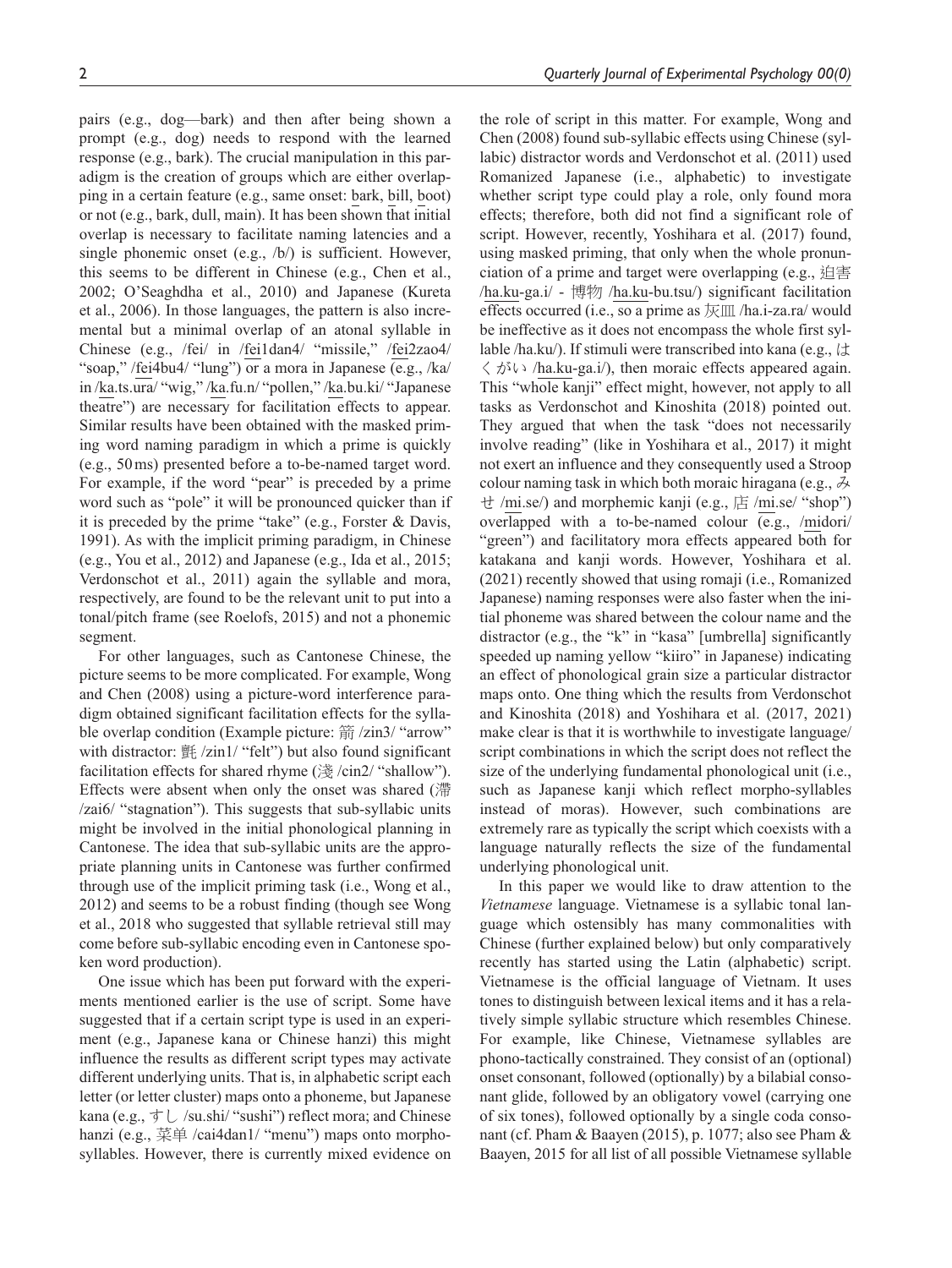types). Vietnamese syllables are also all single morphemes, and all morphemes are monosyllabic (cf. Pham & Baayen, 2015, p. 3). Words are not inflected for person, number, case, tense, gender, etc. and novel words can only be formed using compounding or reduplication. Vietnamese has been heavily influenced by Chinese during a thousand years in which Vietnam belonged to the Chinese empire. Its vocabulary therefore has many borrowings from Chinese through colonisation as well as prolonged cultural and economic interactions. McWhorter (2000) estimates that as much as 33% of the entire Vietnamese vocabulary consists of Chinese words. Vietnamese has been proposed to be a syllable-timed language (e.g., Mixdorff & Ingram, 2009; Nguyễn et al., 2008) in which each syllable has a specification for a lexical tone. Note that a language that has syllable timing does not have to constitute a phonological unit of that size per se. For example, French is syllable-timed but significant onset effects have been found in this language (Carreiras et al., 2006; Grainger & Ferrand, 1996). However, though many syllable-timed languages display variable degrees of durational variability, in Vietnamese, systematic variances for vowel quality or the duration among syllables are relatively uncommon (Nguyễn & Ingram, 2005). This might be the result from the prolonged presence and influence of China (and the Chinese language) in Vietnam. In addition, though simply having syllabic timing may not be enough, according to Cholin et al. (2004) the main argument why phonological encoding needs a segment-to-frame association process is that, during speech, syllable boundaries are different from the stored representations in the lexicon. In Dutch, for example, re-syllabification is estimated to occur in around 17% of all words in connected speech (i.e., Schiller et al., 1996). Importantly, for Chinese, Cholin et al. (2004) put forward that, as Mandarin Chinese does not have re-syllabification, syllabic units may be represented earlier in the phonological encoding process (p. 59). This fits with Chen et al.'s (2002) finding that atonal syllables are the sole units which showed significant priming as further down the road (i.e., after phonological encoding finishes) the tone would always have to be specified. It is probable that as Vietnamese is a tonal syllabic-timed language (with no re-syllabification) it will behave similarly to Mandarin Chinese with respect to the prosodification process (e.g., the syllable and not the phoneme would be used as the fundamental phonological unit to insert in a tonal frame). The similarities between Vietnamese and Chinese are also discussed in Sidwell (2008) who points out that Vietnamese (though it is officially an Austroasiatic language) has completely lost the rich morphological system proto-Austroasiatic (also called proto Mon–Khmer) languages had. To illustrate this claim, Sidwell (2008) mentions the example of compounding which has replaced affixation over time as a new word forming mechanism in Vietnamese due to both the fact that syllables became increasingly simple over time (through Vietnam's extended contact with Chinese, a compounding language). In this respect, morphological encoding in modern Vietnamese is very similar to that of Chinese and deviates significantly from its proto-Austroasiatic roots.

Official documents in Vietnam were written in classical Chinese until roughly early 20th century while the more popular literature was written using the "chữ nôm" script, which are Chinese characters especially adapted to suit the Vietnamese vocabulary. That is, each Vietnamese word could be written using one character per syllable, some of which originated from China, but also many characters were invented in Vietnam. The main point here is that all these scripts were morpho-syllabic (like Chinese) with each character corresponding to a single syllable (e.g., 越 南 Việt Nam "Vietnam") which corresponded well with the syllabic Vietnamese language. However, through the influence of French colonisation the Latin alphabet rather abruptly and mandatorily replaced the older scripts in official documents and popular literature. Consequently, from the beginning of the 20th century (until now) modern Vietnamese is written using "chữ quốc ngữ" (lit: National Language Script; originally invented by Portuguese missionaries in the 17th century) which is an alphabetic (latin) script using diacritics to denote the tones (e.g., tháng "month") as well as to distinguish certain letters which have slightly different sounds (e.g., vườn "garden"). The new Vietnamese orthography is transparent, having a strong grapheme-to-phoneme match, though syllables of compound words are still separated by a space (e.g., the word xe lửa "train" is not written as xelửa) effectively creating syllable blocks throughout Vietnamese text.

Though linguists have issued theoretical accounts for various aspects of the Vietnamese language there is an almost complete lack of chronometric data. That is, contrasting Indo-European, Chinese, and Japanese languages, few studies have used an experimental approach to measure naming latencies and/or accuracy on Vietnamese language production. The question is whether the initial phonological encoding unit in Vietnamese is the syllable (i.e., like Chinese as they are both syllabic-tonal languages and both without re-syllabification and inflections) or whether another unit, such as the phoneme, is initially selected (perhaps influenced by introduction of an alphabetic script; see Kureta et al., 2015). The notion that phonemes might be selected during the initial phase in Vietnamese phonological encoding (despite its similarities to Chinese) can be seen in Vietnamese language games like *nói lái* (or "speaking backwards") in which tones can be switched between word pairs, but, interestingly, also between the initial consonant and rime (see Macken & Nguyễn, 2006). For example, cá đối "grey mullet" may become cối đá "stone mortar" in this game. This contrasts with comparable games played in Chinese (文字接龙) and Japanese (*shiritori*) in which phonemic constituents can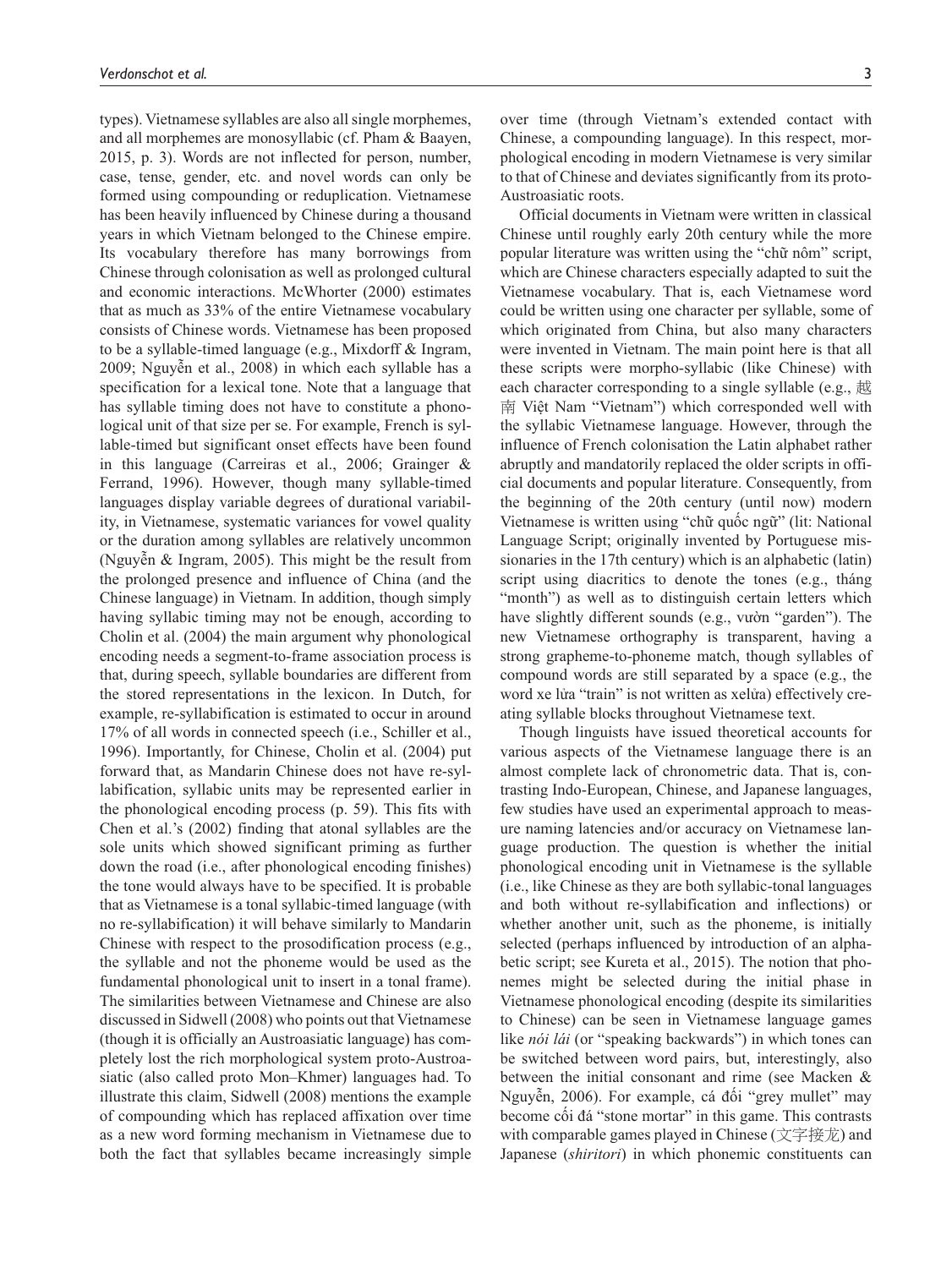never be switched and either syllables or moras need to be exchanged.

As it is unclear whether Vietnamese uses the phoneme, mora, or syllable as the initial fundamental unit of language production the current paper aims to investigate Vietnamese language production by employing a variety of frequently used paradigms. Specifically, a masked priming paradigm (Experiment 1) manipulating overlap status (C, CV and Full) between masked word prime and target, a Phonological Stroop task (Experiment 2) using the same manipulation between colour name and non-word distractor and two picture-word naming tasks (Experiment 3 and 4) using the same manipulation (with written and auditory distractors respectively). If Vietnamese shows sub-syllabic or phonemic onset priming in all experiments, it is likely that the initial unit in the phonological encoding process is the phoneme (like Germanic languages). However, if only syllabic effects are found then Vietnamese phonological encoding would be like Mandarin Chinese. If there a difference is observed between experiments more involved in reading (e.g., Experiment 1) or not then script may play a role.

# **Experiment 1—word priming task using Vietnamese**

# *Participants*

Thirty students, native speakers of Vietnamese, from Ho Chi Min University of Pedagogy (age:  $21 \pm 2$ ; Female: 22, Male: 8) took part in this experiment for monetary compensation. All had normal or corrected-to-normal vision. Participants took the LexTale test (Lemhöfer & Broersma, 2012; range: 0–100) and scored on average:  $46 \pm 7.1$  indicating very low proficiency in English. Their self-assessment values (range: 0–100; *reading*: 46 ± 8.1; *writing*: 43  $\pm$  7.7; *listening*: 43  $\pm$  6.7; speaking: 44  $\pm$  5.4) reflected similar low-proficiency and experience in using English as an L2. No abilities in other languages were reported.

#### *Materials and design*

Twenty-four to-be-named target words were selected (e.g., BẠN "friend") with six conditions, C-Overlap (e.g., beo "leopard"), C-Control (e.g., nấm "mushroom"), CV-Overlap (e.g., bát "bowl"), CV-Control (e.g., nốt "note"), Full-Overlap (e.g., bàn "table"), Full-Control (e.g., nôi, "baby crib"). The tone did not overlap between target and distractor in the overlap conditions (and most of the control conditions); therefore, the full-overlap condition involved the *atonal syllable* with the target (see Chen et al., 2002; O'Seaghdha et al., 2010 who showed that the atonal syllable was the relevant proximate unit in Chinese). Another advantage is that there was no visual overlap of the Vietnamese tone diacritics between target and distractors in our experiment. Due to the lack of reliable corpus information in Vietnamese (e.g., frequency, familiarity, neighbourhood size) we decided that instead of one control condition each overlap condition would be reshuffled to form its own control. In this way any differences between Overlap and Control would not be due to inadequate matching characteristics. Online Supplementary Material A displays an overview of all stimuli used in this experiment. The experiment was divided into 6 blocks of 24 items, in total 144 items were obtained per participant. Block order was randomised via a Latin square design and stimuli within blocks were randomised per participant.

# *Apparatus and procedure*

E-Prime 2.0 was used to administer the experiment. First, a fixation  $(+)$  was shown for 750ms, which was then replaced by a forward mask (###) for 500ms. Subsequently, the prime was shown for 50ms after which the target appeared and disappeared when it was named (or after maximally 2,500ms). After this the experimenter judged whether the trial was correctly named or whether a voice key error (e.g., couching, mis-triggering) or genuine error (e.g., wrong word) had occurred before the next trial started.

# *Results1*

About 2.0% of the remaining RTs were discarded due to (1) a failure to respond, (2) stuttering or repairing a response, (3) triggering the voice key using a non-verbal response (e.g., coughing), and (4) or a failure to trigger the voice key. In addition, there were 0.6% errors (e.g., naming a wrong word) across the board.

The treatment of correct RT data for this analysis was as follows. First, we excluded trials (3.4%), which were quicker than 300 or slower than 1,500ms. This left 4060 data points for further analysis, see Table 1 for RTs and accuracy information. A comparison of raw RTs, log-transformed RTs, and inverse-transformed RTs (i.e., -1,000/RT) revealed that log-transformed RTs were closest to normality and were therefore used in subsequent analyses. Error data was not further analysed as there were few errors which were distributed equally among conditions.

Response latencies were analysed with a linear mixed effects model with participants and items as crossed random effects (e.g., Baayen, 2008) using the "lme4" package (Bates et al., 2013) implemented in R 3.0.3 (R Development Core Team, 2014) to analyse RT for correct trials and error rates. The "lmerTest" package in R was used to calculate the p-values using Satterthwaite's approximation for the degrees of freedom (Kuznetsova et al., 2014).

In all experiments we opted to use an incremental modelling approach (Matuschek et al., 2017) to establish the most optimal statistical model for our data. We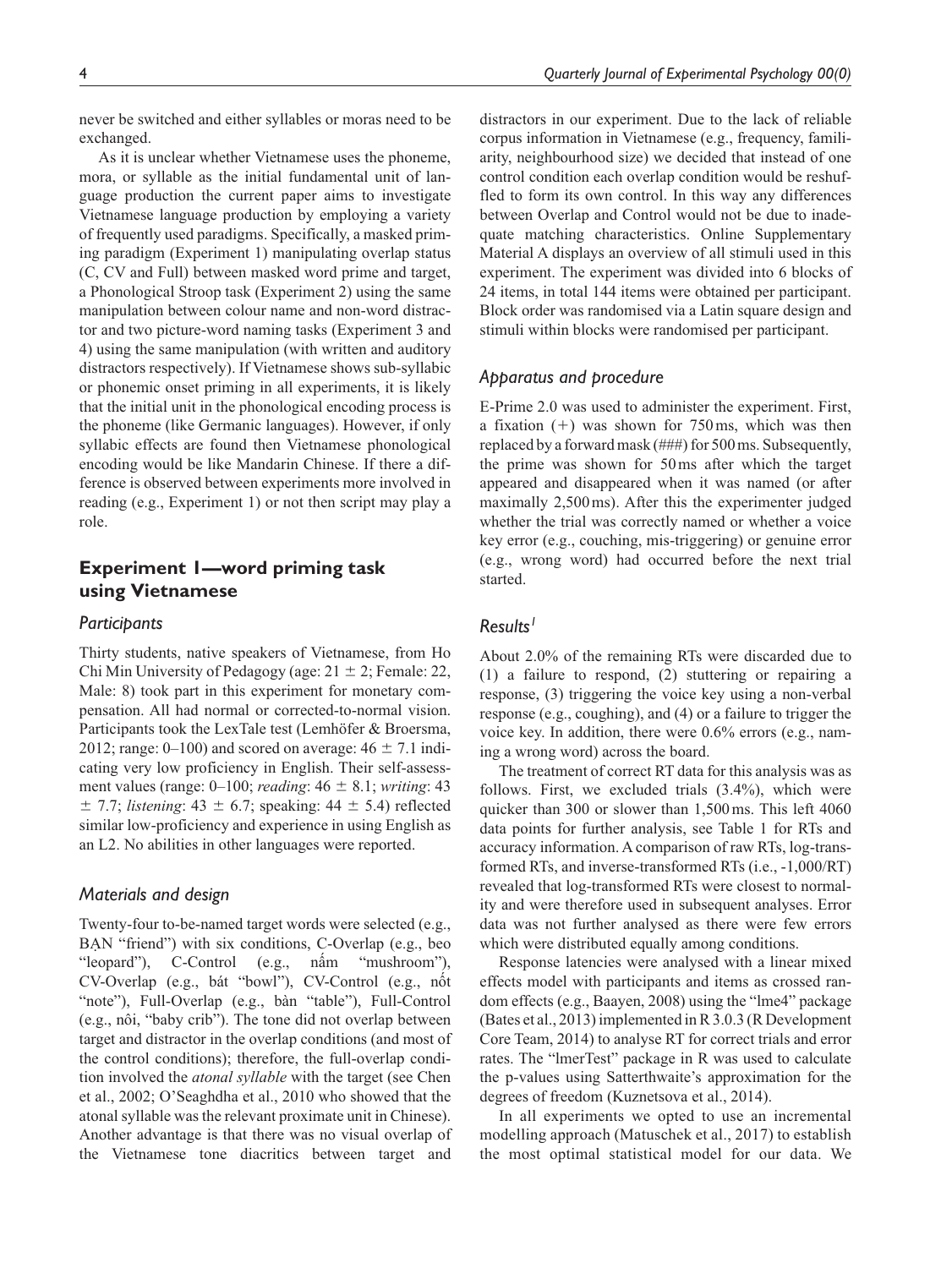**Table 1.** RTs and accuracy information for Experiment 1.

| Target (e.g., NOI 'pot')           | RT (SD)  | $-E$<br>(in %) | Effect |
|------------------------------------|----------|----------------|--------|
| C-overlap (e.g., nấm-'mushroom')   | 427 (59) | 0.3            | 16     |
| C-control (e.g., beo-'leopard')    | 443 (60) | 0.7            |        |
| CV-Overlap (e.g., nón-'hat')       | 425 (58) | 0.3            | 13     |
| CV-Control (e.g., muc-'catalogue') | 438 (59) | 0.6            |        |
| Full-Overlap (e.g., nôi-'crib')    | 418 (58) | 1.0            | 19     |
| Full-Control (e.g., bàn-'table')   | 437 (55) | 0.7            |        |

*SD*: standard deviation, RT: reaction times, E: error.

**Table 2.** Coefficients of the main effects of the final model, together with the standard error, t-values and p-values (Experiment 1).

|                                   | Estimate    | SE       | t-value  | b-value |
|-----------------------------------|-------------|----------|----------|---------|
| Intercept                         | 6.064074    | 0.015248 | 397.695  | < 0.01  |
| Trial (centred)                   | $-0.008303$ | 0.001683 | $-4.932$ | < 001   |
| Congruency<br>(Overlap)           | $-0.034068$ | 0.006163 | $-5.528$ | < 001   |
| OverlapSize (CV)                  | $-0.006958$ | 0.004114 | $-1.691$ | 0.0908  |
| OverlapSize (FULL)                | $-0.017560$ | 0.004128 | $-4.254$ | < 001   |
| Congruency:<br>OverlapSize (CV)   | 0.002758    | 0.008227 | 0.335    | 0.7375  |
| Congruency:<br>OverlapSize (FULL) | $-0.011033$ | 0.008255 | $-1.337$ | 0.1814  |

*SE*: standard error.

considered the following variables: "Trial" which denotes how far a participant had progressed in the experiment, "Congruency" with two levels (i.e., overlap, control) and "OverlapSize" with three levels (i.e., Onset, CV, and Full). The factor Congruency was deviationcontrast-coded (-.5, .5). The final model was log (RT)  $\sim$  $Trial + Congruency * OverlapSize + (1 + OverlapSize)P$ articipant) + (1|Item). See Table 2 for more details. As the global interaction between congruency (overlap or not) and size of overlap (C, CV, Full) was not significant, pairwise comparisons are not warranted.

#### *Discussion*

We found equal priming for C, CV, and Full overlap conditions (evidenced by the absence of an interaction between Congruency and OverlapSize). Therefore, it seems that, like Germanic languages, Vietnamese uses the phoneme as the initial unit in the prosodification process. However, we presented the primes and targets in chữ quốc ngữ (standard Vietnamese script). Therefore, both masked primes and targets in this experiment were *alphabetic* and the task (i.e., reading aloud) might have made the experiment's focus more on written word naming rather than about phonological encoding. Note that it may also seem puzzling why full overlap priming would show identical RT benefits compared to onset priming, however, these combinations do *not* constitute identity primes. That is, *prime*: nôi—'crib'—*target*: NỒI "pot" are not identical words as they do not carry the same tone (and therefore meaning), which is an important factor in Vietnamese. Furthermore, the absence of the interaction might be because masked primes may not have been fully processed. For example, only the initial letter might have been processed without full prime processing, and it has been shown in English that additional overlap does not necessarily creates benefits during priming (e.g., Kinoshita, 2000; Nakayama et al., 2016).

Therefore, to further investigate phonological encoding in Vietnamese we also employed a Phonological Stroop paradigm. It has been argued earlier (Verdonschot & Kinoshita, 2018; but see Yoshihara et al., 2021 for a different view) that there are two (not mutually contradictory) possibilities. The first is that, through prolonged experience, the script's grain size, which is used to write the language (i.e., whether each character maps onto a phoneme, mora, or syllable), affects the phonological unit employed by the language user. The second is whether specific spoken word-production tasks are sensitive to certain orthographic influences. In other words, the first issue refers to the language-user's phonological representation itself and the latter relates to the mechanism of the task which produces the overlap benefit. Verdonschot and Kinoshita (2018) administered a task that did not require reading aloud a written word stimulus but rather naming of a colour (or picture name) which was deemed to be more suitable to investigate phonological encoding (as the pronunciation of a colour, or picture, name would not have to be assembled in a step-by-step fashion, as compared to a reading aloud task).

If initial phonological encoding in Vietnamese is indeed phoneme based, then we expect a similar pattern of results as in Experiment 1 (though there might be increased benefits for CV and Full overlap due to task differences). If somehow the mechanism of the task in Experiment 1 (word naming) produces the overlap benefit for the phoneme and the phonological encoding process would, in fact, be syllabic (or CV) for Vietnamese then we expect significant effects for the Full Overlap (or CV) conditions but not for the onset overlap condition in Experiment 2.

# **Experiment 2—phonological Stroop task using Vietnamese**

## *Method*

*Participants.* Same participants as in Experiment 1.

*Materials and design.* Five colours (hồng "pink," tím "purple," đen "black," 'xanh' blue and trắng "white") were selected. Each colour (e.g., hồng) could be printed in a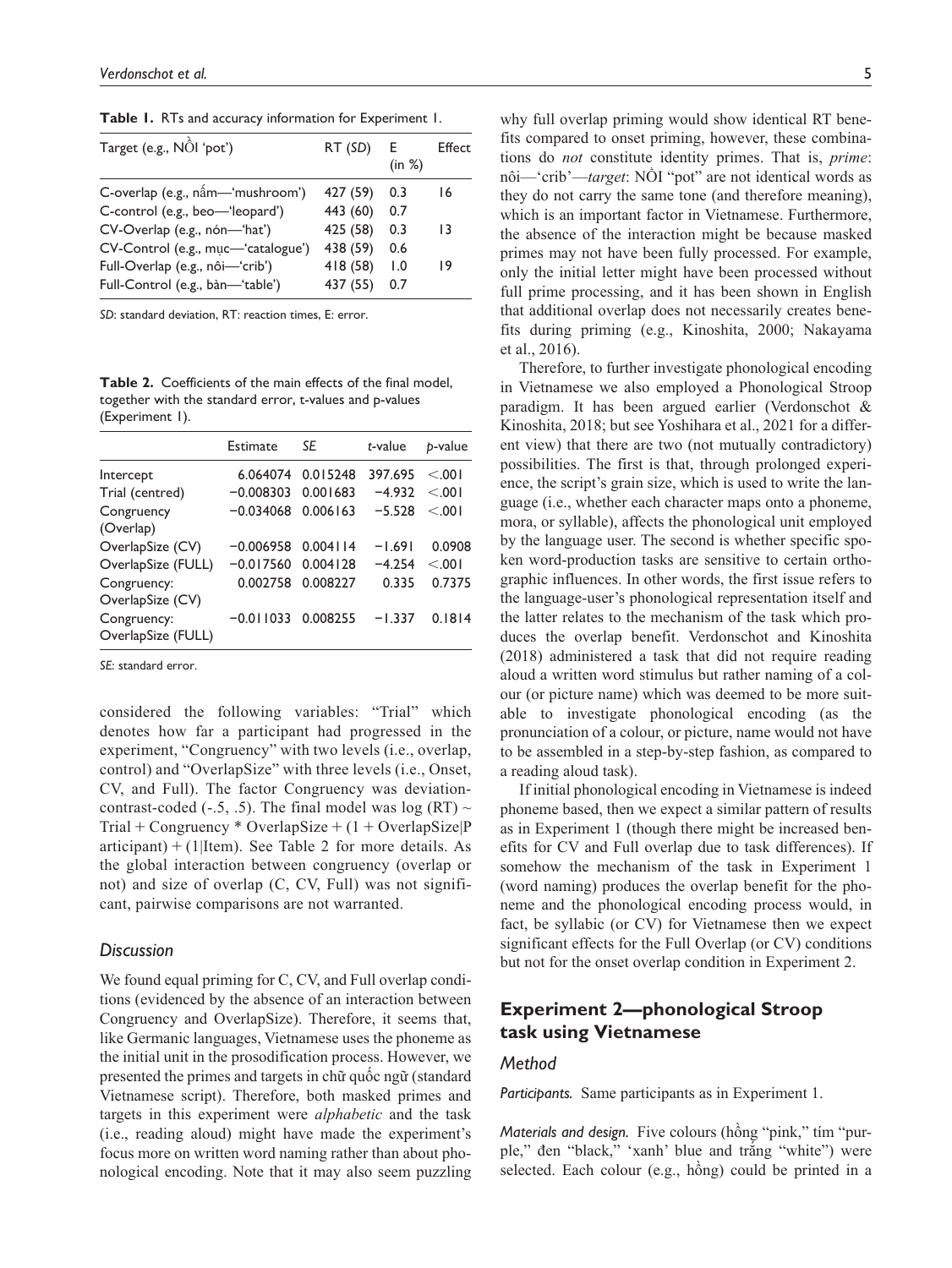| Target (ex. XANH, 'blue') | RT (SD)     | $E$ (in %) | Effect |
|---------------------------|-------------|------------|--------|
| C-overlap (e.g., XIM)     | 546 (108)   | 0.8        | 33     |
| C-control (e.g., PIM)     | 579 (121)   | 0.9        |        |
| CV-Overlap (e.g., XÁU)    | 504 (91)    | 0.4        | 49     |
| CV-Control (e.g., PÁU)    | 553 $(111)$ | 0.8        |        |
| Full-Overlap (e.g., XÀNH) | 484 (79)    | 0.5        | 52     |
| Full-Control (e.g., QANH) | 536 (102)   | 0.8        |        |

**Table 3.** RTs and accuracy information for Experiment 2.

*SD*: standard deviation, RT: reaction times, E: error.

C-congruent non-word (e.g., hếp) or its control (e.g., gếp) a CV-congruent non-word (e.g., hỗt) or its control (e.g., gỗt) or a full-overlap (atonal syllable) non-word (e.g., hống) or its control (e.g., pống). The tones were different between the target colour name and the non-words (but similar between overlap and controls). Colour names were repeated for 5 times with different distractors yielding 150 experimental items per person. Stimulus order per block was pseudo-randomised using Mix (van Casteren & Davis, 2006) with two constraints: (a) two colours could never follow each other and (b) two identical conditions could never follow each other. Block order was distributed using a latin-square design among participants.

*Apparatus and procedure.* E-Prime 2.0 was used to administer the experiment. First, a fixation  $(+)$  was shown for 750ms. Subsequently, the target (a non-word printed in any of the five colours on a grey background) appeared and disappeared when it was named (or after maximally 2,500ms). After this the experimenter judged whether the trial was correctly named or whether a voicekey error (e.g., couching, mistriggering) or genuine error (e.g., wrong word) had occurred before the next trial started.

*Results.* About 3.2% of the RTs were discarded due to (1) a failure to respond, (2) stuttering or repairing a response, (3) triggering the voice key using a non-verbal response (e.g., coughing), and (4) or a failure to trigger the voice key. In addition, there were very few errors (0.7%; e.g., naming a wrong colour or the non-word) across the board which were equally distributed among conditions and therefore not analysed.

The treatment of correct RT data for this analysis was as follows. First, we excluded 55 trials (1.2%), which were faster than 300 or slower than 1,500ms. This left 4,269 data points for further analysis, see Table 3 for RTs and accuracy information. A comparison of raw RTs, logtransformed RTs, and inverse-transformed RTs (i.e., -1,000/RT) revealed that inverse-transformed RTs were closest to normality and were therefore used in subsequent analyses.

**Table 4.** Coefficients of the main effects of the final model, together with the standard error, t-values and p-values (Experiment 2).

|                                   | Estimate                    | SF                | t-value  | b-value |
|-----------------------------------|-----------------------------|-------------------|----------|---------|
| Intercept                         | $-1.84706$                  | $0.03342 -55.276$ |          | < 001   |
| Congruency (Overlap)              | $-0.10202$ 0.02489 $-4.098$ |                   |          | < 001   |
| OverlapSize (CV)                  | $-0.11272$ 0.01758 $-6.413$ |                   |          | < 0.01  |
| OverlapSize (FULL)                | $-0.17407$                  | 0.01756           | $-9.914$ | < 0.01  |
| Congruency:<br>OverlapSize (CV)   | $-0.07063$                  | $0.03515 - 2.009$ |          | < 0.05  |
| Congruency:<br>OverlapSize (FULL) | $-0.09180$                  | $0.03512 - 2.614$ |          | $<$ 01  |

*SE*: standard error.

The factor Congruency was deviation-contrast-coded  $(-.5, .5)$ . The optimal model was (invRT ~ Congruency \* OverlapSize +  $[1]$ Participant $]+[1]$ Item]). See Table 4 for more information.

Pairwise comparisons showed that for each of the overlap sizes (C, CV and Full) the congruency effect was present, C: *t*(48)=-3.75; *p*<.001; CV: *t*(48)=-6.08, *p*<.001; Full  $t(48) = -11.3$ ;  $p < .001$  with the C condition eliciting less facilitation than the CV and Full conditions (which were comparable with each other). These results indicate that, like Experiment 1, Vietnamese language production seems to use the phoneme as the fundamental phonological unit during the prosodification process (Levelt et al., 1999). The interaction indicates that this effect increases the more phonological information overlaps  $(C < CV = FULL)$ .

Although it was pointed out earlier that Verdonschot and Kinoshita (2018) advocated the phonological Stroop task as a viable alternative for masked priming as there was "no intention to read the word" others have questioned this task's suitability (Yoshihara et al., 2021). Particularly, in Verdonschot & Kinoshita's work the script was moraic (katakana) or morphemic (kanji) and never *alphabetic* like in the current experiment (see onset effects for Japanese written in alphabetic romaji in Yoshihara et al., 2021). In addition, although no participant mentioned noticing this, it is still possible that our colour names may have been *cued by the onset* (and/or the following segments) of the visible nonwords enabling faster retrieval of the congruent colour names. This might have become evident to participants as most of the unrelated distractor onsets were not one of the five potential colour response options (except for DẶNG for the colour ĐEN/black). We therefore opted to run two additional picture-word interference experiments (i.e., thereby greatly increasing the response options averting a potential cueing problem), one (Experiment 3) with written distractors and one (Experiment 4) with auditory distractors.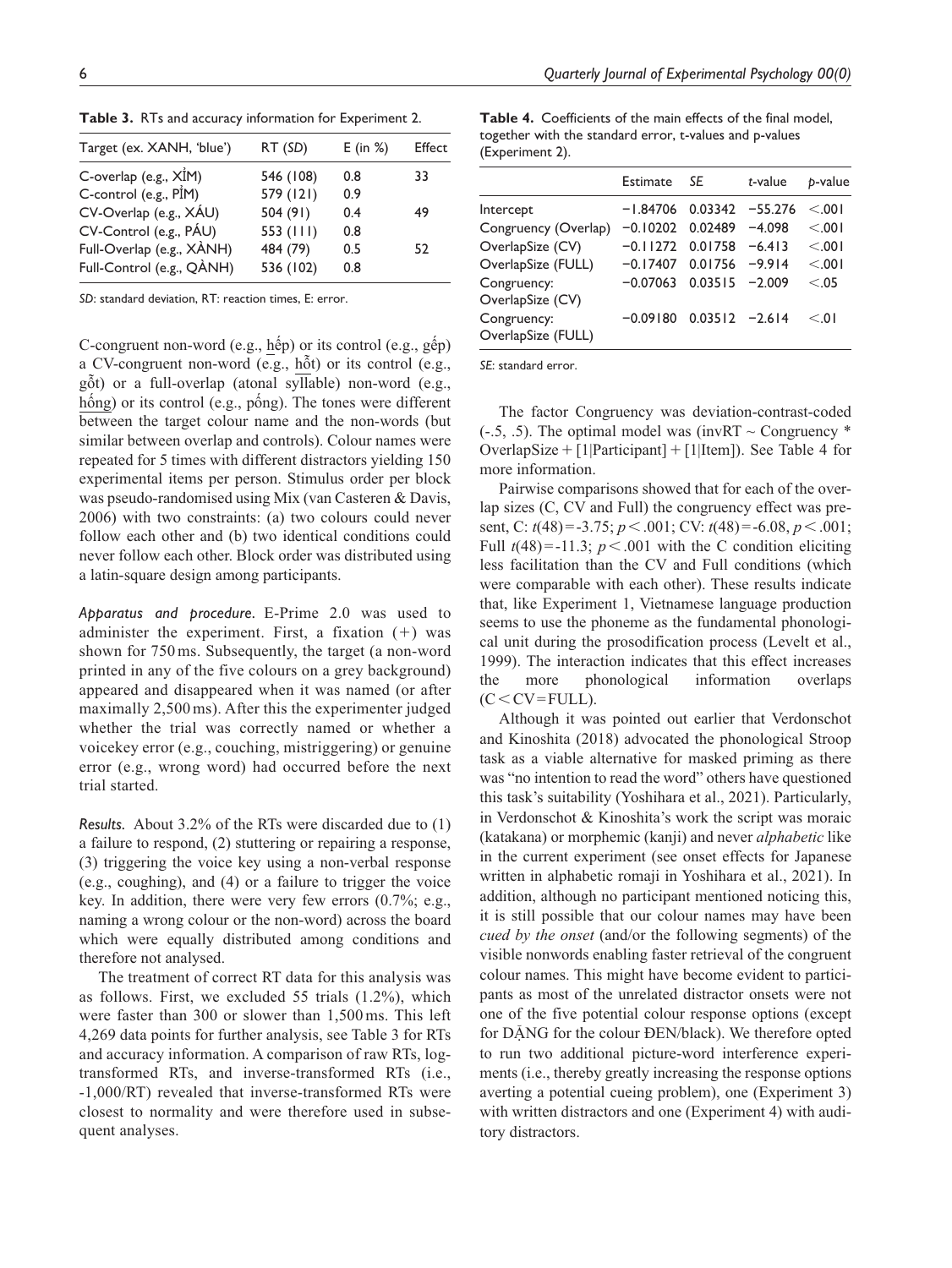# **Experiment 3—Vietnamese PWI task using written distractors**

## *Method*

*Participants.* Twenty-four participants (Age:  $19.2 \pm 1.5$ ; 14 females, 10 males) either studying at Ho Chi Minh City Open University, Saigon University, The University of Medicine and Pharmacy at Ho Chi Minh City, or Industrial University of Ho Chi Minh City participated in this experiment for monetary compensation. None of these participants had taken part in Experiments 1 and 2. All had normal or corrected-to-normal vision. Participants took the LexTale test (Lemhöfer & Broersma, 2012; range: 0–100) and scored on average:  $46 \pm 7.1$  indicating very low proficiency in English. Also, their self-assessment values (range: 0–100; *reading*: 46 ± 8.1; *writing*: 43 ± 7.7; *listening*: 43 ± 6.7, *speaking*: 35 ± 12.5) reflected low-proficiency and experience in using English as an L2. No abilities in other languages were reported.

*Materials and design.* Forty target words were selected (e.g., CUA "crab") with four non-word conditions, C-Overlap (e.g., CÓT), C-Control (e.g., VÓT), Full-Overlap (e.g., CỤA), Full-Control (e.g., VỤA). C-Control and Full-Control always had the same rime and tone as their respective overlap condition. For each target word a black line-drawing (400 x 400 pixels) was selected from either the Snodgrass and Vanderwart (1980) dataset or if not present in this set created by the authors themselves.

*Apparatus and procedure.* E-Prime 3.0 was used to administer the experiment. First, a fixation  $(+)$  was shown for 1,000ms. After that, the target (a picture) with distractor on it (SOA=0) appeared and disappeared when it was named (or after maximally 2,500ms). After this the experimenter judged whether the trial was correctly named or whether a voicekey error (e.g., couching, mis-triggering) or genuine error (e.g., wrong word) had occurred before the next trial started.

*Results.* About 2.8% of the RTs were discarded due to (1) a failure to respond, (2) stuttering or repairing a response, (3) triggering the voice key using a non-verbal response (e.g., coughing), and(4) or a failure to trigger the voice key. In addition, there were very few errors (1.0%; e.g., naming a wrong picture name) across the board which were equally distributed among conditions and therefore not analysed.

The treatment of correct RT data for this analysis was as follows. First, we excluded 5 trials  $(0.1\%)$ , which were faster than 300 or slower than 1,500ms. This left 3687 data points for further analysis, see Table 5 for RTs and accuracy information. A comparison of raw RTs, log-transformed RTs, and inverse-transformed RTs (i.e., -1,000/RT) revealed that inverse-transformed RTs were closest to normality and were therefore used in subsequent analyses.

**Table 5.** RTs and accuracy information for Experiment 3 (picture naming with visual distractors).

| Target (ex. CUA, 'crab') | RT (SD)   | $E$ (in %)      | Effect |
|--------------------------|-----------|-----------------|--------|
| C-overlap (e.g., $COT$ ) | 664 (141) | 1.3             | 16     |
| C-control (e.g., VÓT)    | 680 (146) | $\mathsf{I}$ .4 |        |
| Full-Overlap (e.g., CUA) | 567 (98)  | 0.6             | 72     |
| Full-Control (e.g., VUA) | 639 (139) | 0.7             |        |

*SD*: standard deviation, RT: reaction times, E: error.

**Table 6.** Coefficients of the main effects of the final model, together with the standard error, t-values and p-values (Experiment 3).

|                                   | Estimate                      | SE      |                    | t-value <i>b</i> -value |
|-----------------------------------|-------------------------------|---------|--------------------|-------------------------|
| Intercept                         | $-1.52397$                    | 0.03097 | $-49.21$           | < 001                   |
| Trial                             | $-0.07179$                    | 0.00369 | $-19.42 \le 001$   |                         |
| Congruency                        | $-0.03583$                    | 0.01053 | $-3.402 \le 0.001$ |                         |
| (Overlap vs. Control)             |                               |         |                    |                         |
| OverlapSize<br>(C vs. FULL)       | $-0.104519$ $0.010500$        |         | $-9.955$           | < 001                   |
| Congruency:<br>OverlapSize (FULL) | $-0.147736$ 0.014778 $-9.997$ |         |                    | $<$ 0 l                 |

*SE*: standard error.

We considered the following predictors: "Trial" which denoted how far a participant had progressed in the experiment, "Congruency" with two levels (i.e., phonological overlap, control) and "OverlapSize" with two levels (i.e., Onset and Full). The factor Congruency was deviationcontrast-coded (-.5, .5). The final model was (invRT  $\sim$ Congruency \* OverlapSize +  $[1]$ Participant $]+ [1]$ [tem]). See Table 6 for more information.

Pairwise comparisons showed that for each of the overlap sizes (C and Full) the congruency effect was present, C: *t*(1,750)=-3.60; *p*<.001; Full *t*(1,807)=-17.97;  $p < .001$  with the C condition (though significantly different from control) eliciting much less facilitation (16ms) than the Full overlap condition  $(72 \text{ ms})$ ,  $z = -9.96$ ,  $p < .001$ .

# **Experiment 4—Vietnamese PWI task using auditory distractors**

## *Method*

*Participants.* Twenty-four participants (Age:  $19.4 \pm 1.5$ ; 14 females 10 male) either studying at Ho Chi Minh City Open University, Saigon University, The University of Medicine and Pharmacy at Ho Chi Minh City, or Industrial University of Ho Chi Minh City participated in this experiment for monetary compensation. None of these participants had taken part in any of the previous experiments. All had normal or corrected-to-normal vision. Participants took the LexTale test (Lemhöfer & Broersma, 2012; range: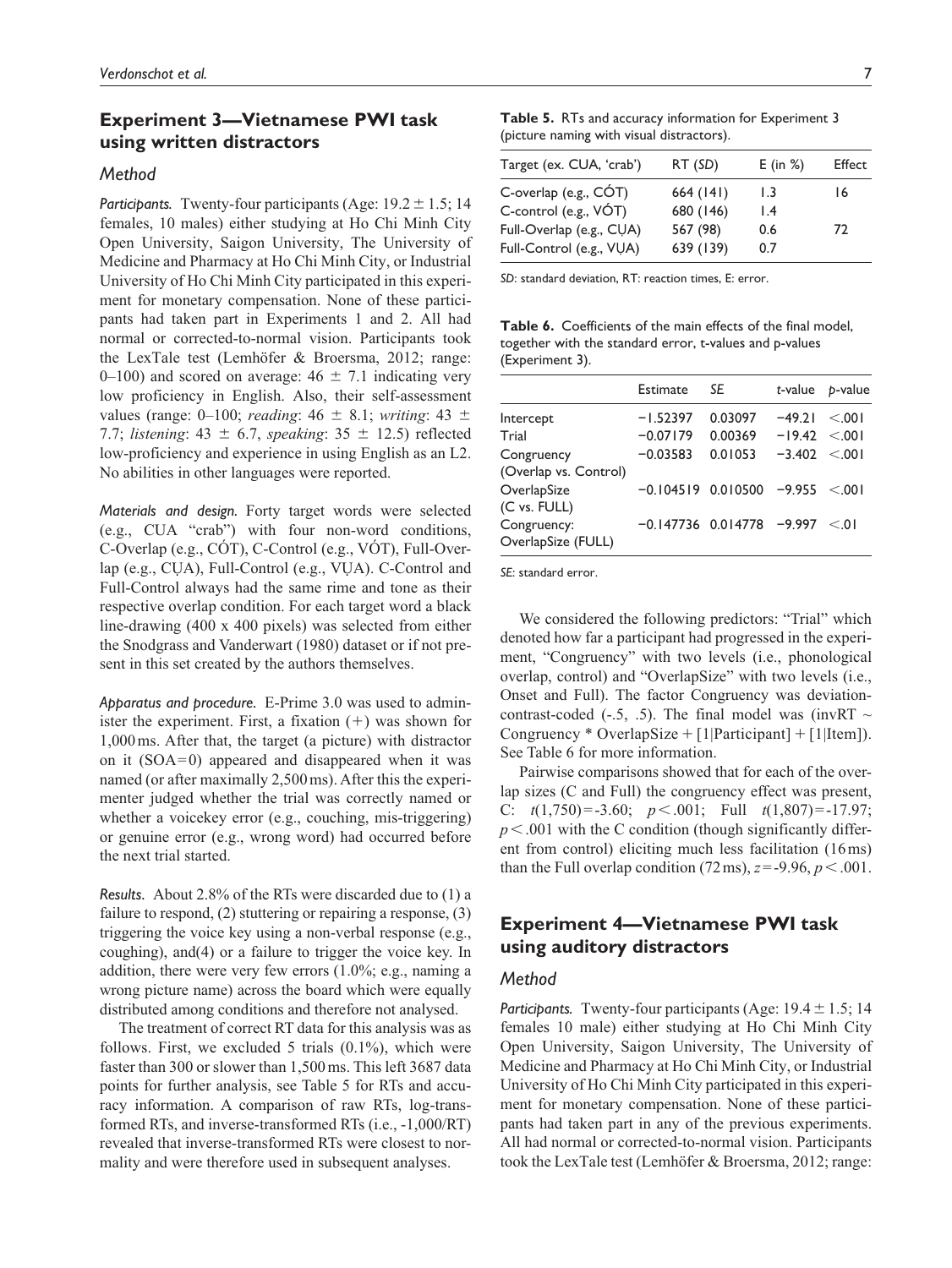0–100) and scored on average:  $52 \pm 7.0$  indicating very low proficiency in English. Also, their self-assessment values (range: 0–100; *reading*: 53 ± 11.9; *writing*: 47 ± 14.6; *listening*:  $40 \pm 18.5$ , speaking:  $53 \pm 11.9$ ) reflected similar low-proficiency and experience in using English as an L2. No abilities in other languages were reported.

*Materials and design.* Identical to Experiment 3. However, all non-word distractors were now *recorded sound files* instead of written words. Care was taken to create auditory distractors of approximately equal duration (~486ms on average). Auditory distractors coincided with the picture target  $(SOA=0)$ .

*Apparatus and procedure.* E-Prime 3.0 was used to administer the experiment. First, a fixation  $(+)$  was shown for 1000ms. After that, the target (a picture) appeared and disappeared when it was named (or after maximally 2500ms). After this the experimenter judged whether the trial was correctly named or whether a voicekey error (e.g., couching, mistriggering) or genuine error (e.g., wrong word) had occurred before the next trial started.

*Results.* About 2.3% of the RTs were discarded due to (1) a failure to respond, (2) stuttering or repairing a response, (3) triggering the voice key using a non-verbal response (e.g., coughing), and (4) or a failure to trigger the voice key. In addition, there were reasonably few errors (3.3%; e.g., naming a wrong picture name) and therefore not analysed.

The treatment of correct RT data for this analysis was as follows. First, we excluded 20 trials (0.5%), which were

**Table 7.** RTs and accuracy information for Experiment 4 (picture naming with auditory distractors).

| Target (ex. CUA, 'crab') | RT (SD)   | $E$ (in %)      | Effect |
|--------------------------|-----------|-----------------|--------|
| C-overlap (e.g., CÓT)    | 684 (146) | 1.3             | 8      |
| C-control (e.g., VÓT)    | 692 (138) | $\mathsf{I}$ .4 |        |
| Full-Overlap (e.g., CUA) | 638 (110) | 0.6             | 50     |
| Full-Control (e.g., VUA) | 688 (133) | 0.7             |        |

*SD*: standard deviation.

faster than 300 or slower than 1,500ms. This left 3605 data points for further analysis, see Table 7 for RTs and accuracy information. A comparison of raw RTs, log-transformed RTs and inverse-transformed RTs (i.e., -1,000/RT) revealed that inverse-transformed RTs were closest to normality and were therefore used in subsequent analyses.

The final model was (invRT  $\sim$  Congruency  $*$  Overlap + [1|Participant] + [1|Item]). Any random slopes entered in the participant or item random effect structure resulted in statistical models which either did not converge or were not significantly better. See Table 8 for more information.

Pairwise comparisons showed that for each of the overlap sizes (C and Full) the congruency effect was present, C: *t*(1,704)=-2.2; *p*<.05; Full: *t*(1,775)=-10.96, *p*<.001; with the C condition eliciting less facilitation than the Full conditions. These results indicate that, although the effect is rather small for the C-Overlap condition (8ms), like the other experiments, Vietnamese language production uses the phoneme as the initial phonological unit during the prosodification process (Levelt et al., 1999).

# **General discussion**

This study set out to investigate the fundamental phonological unit of language production in Vietnamese, a language which has similar properties to Chinese such as a syllable-timing, the absence of re-syllabification and inflection; but uses an alphabetic script which is written using breaks between syllables (note: even syllables in compound words are separated by a space). There were several clear indications to investigate whether the syllable would be at the base of the phonological encoding process in this language. If so, then that would have constituted a unique combination of a language having a syllabic fundamental phonological unit though written using an alphabetic script. To study phonological encoding in Vietnamese, we administered four experimental paradigms: (1) a masked priming word naming experiment, (2) a phonological Stroop task, (3) a PWI experiment with written distractors, and (4) a PWI experiment with auditory distractors. Experiment 1 obtained significant onset priming (e.g., target: HOA "flower" with prime: heo "pig" vs.

**Table 8.** Coefficients of the main effects of the final model, together with the standard error, t-values and *p*-values (Experiment 4).

|                                  | Estimate     | SE        | t-value   | b-value |
|----------------------------------|--------------|-----------|-----------|---------|
| Intercept                        | $-1.5425723$ | 0.0277469 | $-55.594$ | < 0.01  |
| Trial                            | 0.0020525    | 0.0003183 | 6.449     | < 0.01  |
| Congruency (Overlap vs. Control) | $-0.0675846$ | 0.0073300 | $-9.220$  | < 0.01  |
| OverlapSize (C vs. FULL)         | $-0.0050432$ | 0.0104391 | $-0.483$  | .629    |
| Congruency: OverlapSize (FULL)   | $-0.0860832$ | 0.0146613 | $-5.871$  | < 0.001 |

*SE*: standard error.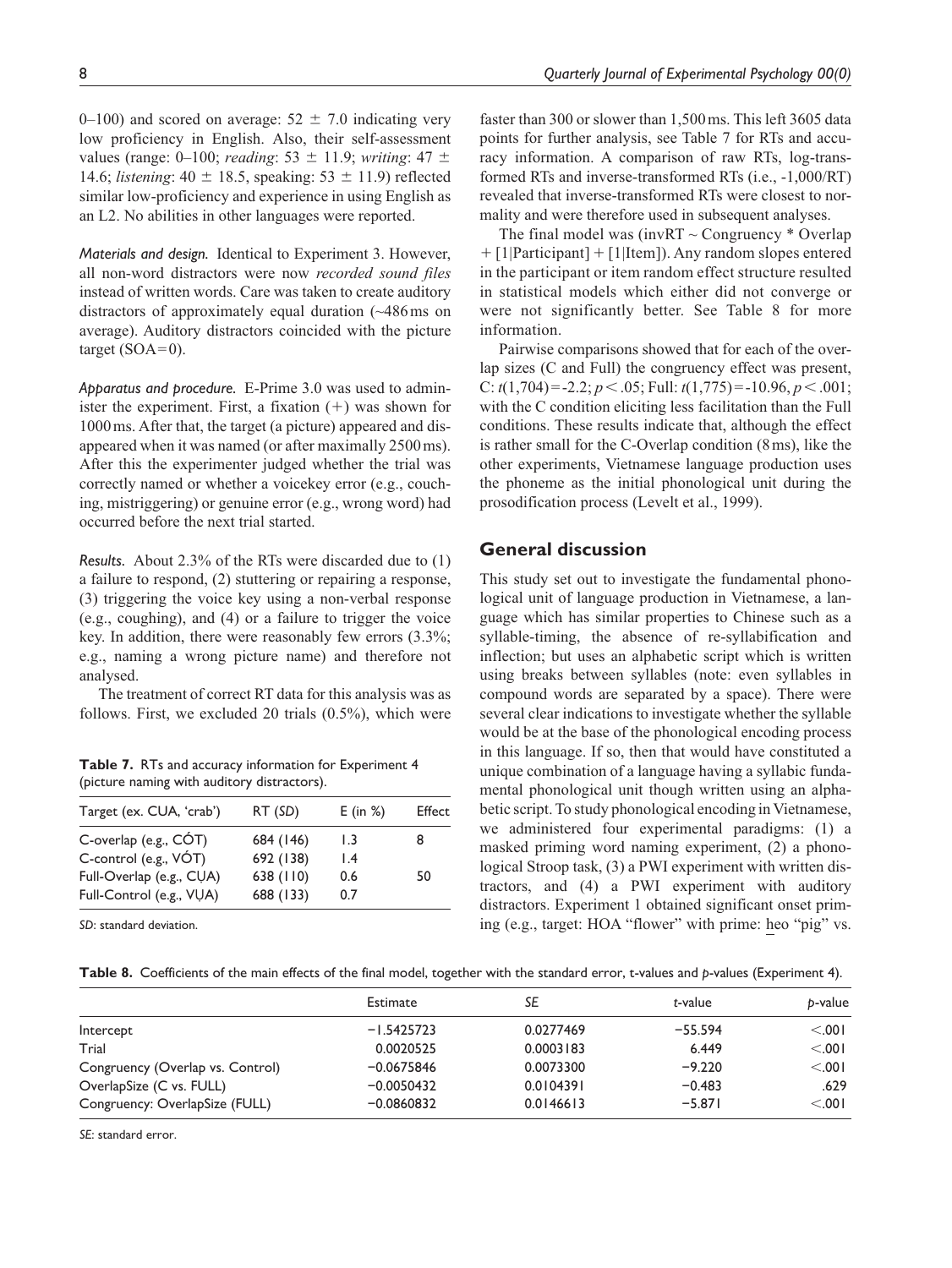súng "gun") as well as significant CV priming (hộp "box") and full overlap priming (e.g., hoả "fire"). In addition, the second Experiment (phonological Stroop task) also obtained facilitation of naming latencies when the first segment between colour and non-word were overlapping (e.g., xỉm for the colour xanh "blue") and additional benefits (i.e., more facilitation) was obtained when more segments were overlapping (e.g., xáu and xành). Both PWI experiments obtained facilitatory onset as well as syllable effects (although the size was rather small for the auditory onset effect).

One result pattern which differed between Experiment 1 (masked priming) and Experiment 2 (phonological Stroop) is that the effect sizes were similar between the conditions (C, CV, Full) in Experiment 1, but they were different for Experiment 2 with C showing less facilitation than CV and Full (which were similar). As stated in the discussion of Experiment 1, ordinarily identity conditions show greater priming effects than, for example, onset conditions. However, in Experiment 1 the full condition was *not* an identity condition as the (orthographically marked) tone and therefore the meaning was different (e.g., target: MUC "ink" and prime: mức "level," the tone is clearly differentially marked: ự [i.e., low dropping pitch marked by the dot below the letter] / ứ [i.e., high rising pitch marked by the acute accent]).

Also, in our experiments a distinction can be made between tasks that involve reading aloud words (Experiment 1) versus the naming of objects (i.e., colours, pictures; Experiments 2–4). In other words, whether the to-be-named target is written or presented as a picture or a colour. Production of a picture name or colour name is typically not assembled in a piece-by-piece fashion as in when a letter/character string is read aloud. For Experiment 1 (masked priming) the fact that the benefit due to CV-overlap (and even the CVC overlap) was statistically not greater than the benefit due to C-overlap might indicate that this task was more involved with reading aloud a written word and/or the prime may not have been fully processed. There are several reports which show that additional overlap between prime and target do not necessarily evoke larger priming (e.g., Kinoshita, 2000; Nakayama et al., 2016).

One possible reason why there was a distinction between the C and the CV/Full conditions in Experiment 2 might be that RTs for the second experiment were about 100 ms longer (Experiment 1: 431  $\pm$  58; Experiment 2: 533  $\pm$  102) and had a larger variability in general compared to the first experiment. However, as pointed out in the discussion of Experiment 2 it is also possible that our colour names might have been *cued by the onset* (and the following segments) of the visible nonwords enabling faster retrieval of the congruent colour names.

Experiments 3 and 4 were PWI experiments and greatly increased the response options averting the potential

cueing problem of Experiment 2 (especially Experiments 4 which used auditory distractors). Both PWI experiments showed significant onset effects and full-overlap effects although the latter were much more pronounced than the onset effects (compared to the results of Experiments 1 and 2).

Overall, the general pattern from these results is that even though Vietnamese on the surface seems to have many surface characteristics of Chinese (e.g., tonal language, syllabic-timing, no re-syllabification, no inflections), at the core of how phonology is constructed it behaves similarly to Germanic languages (e.g., English, Dutch, German). That means that the phoneme is likely to be the initial phonological unit selected in the prosodification process.

This is an interesting finding as many of the arguments laid out in previous papers as to why Chinese does not have onset priming (e.g., Chen et al., 2002; O'Seaghdha et al., 2010; You et al., 2012) also hold for Vietnamese. In Vietnamese word form construction depends primarily on syllabic units, which are simple in structure (like Chinese). Syllables in Vietnamese are typically CV(C), in which specification of tone is required (the onset, as well as the coda consonant, however, are optional) and the language does not have re-syllabification, nor does it have inflections.

One parsimonious explanation for our data is that, despite any (apparent) similarities to Chinese, the basic phonological unit to be used in the prosodification process is simply the phoneme. Though Sidwell (2008) pointed out that many aspects of the morphological system of Vietnamese seems to be like Chinese, this does not guarantee it must behave in a similar way with respect to phonological encoding. For example, one important argument for the presence of onset effects during phonological encoding may be that Vietnamese tones are distinct from Chinese tones in that they do not solely rely on pitch contour. In other words, some Vietnamese tones are characterised by attributes other than pitch; therefore, in Vietnamese the tonal frame might entail more than simply assigning tonal pitch contour to the syllable (A. H. Pham, 2001; A. H. Pham & Horn, 2004). For example, the Vietnamese sắc tone starts in the middle and subsequently rises. The ngã tone also starts in the middle (though typically higher than the sắc tone for some dialects) and rises but for many speakers induces a glottal stop  $(2)$  in the middle of the vowel. A. H. Pham (2001) clearly illustrates this by showing a discontinuous portion in the tone's pitch curve (Figure 7a; p 94). Another example is the huyền tone which starts low-mid and falls subsequently. This tone is akin to the nặng tone which follows the same pattern, but it swiftly falls in pitch. However, the latter (nặng) tone has a short "creaky" vowel, as opposed to a long "breathy" vowel in the first (huyền) tone. Vietnamese is also sometimes called a pitch register language in which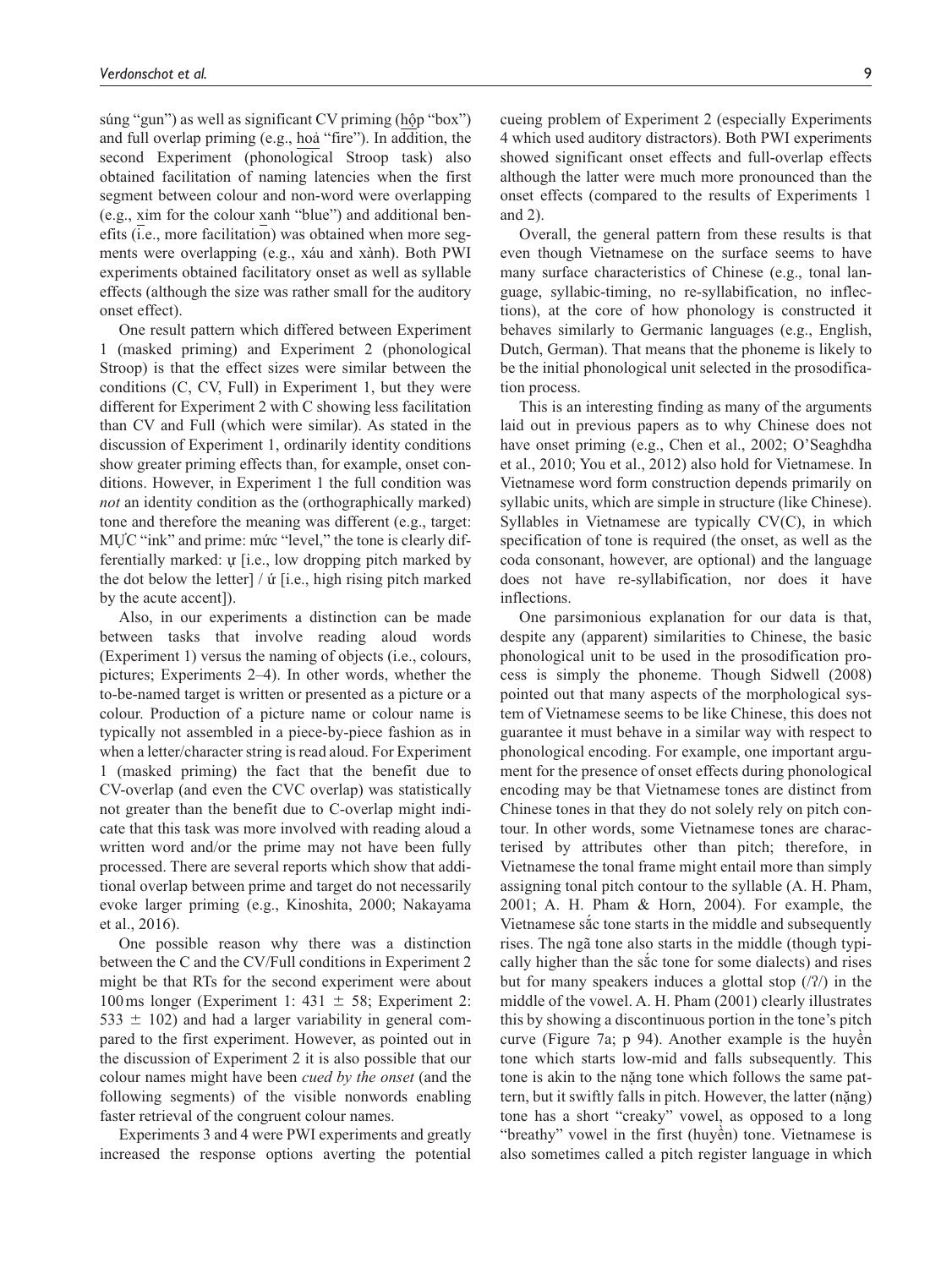

**Figure 1.** Illustration (following Roelofs, 2015) of the Vietnamese (compound) word cá mập "shark" during the prosodification stage of the Levelt et al. (1999) model (o=onset, *n*=nucleus, c=coda). The words sắc and nặng above the tonal frame indicate the Vietnamese tone names, the numbers 1–3 indicate the position of the segments in the respective morphemes.

different features combine and (e.g., vowel length and quality, tone, glottalization) all have an interplay with each other (A. H. Pham, 2001). This might make Vietnamese tone-to-syllable assignment considerably more intricate than it is for Chinese (see Roelofs, 2015) and consequently segments might need to be initially available in Vietnamese to be able to assign the correct combination of features to the to be uttered word. For example, A. H. Pham (2001) argues that the critical portion in a syllable for distinguishing Vietnamese tones is different depending on the tone (i.e., the middle point in a word in hỏi and ngã, but the endpoint for some other tones like sắc).

Here, we outline a tentative proposal for Vietnamese phonological encoding in Figure 1 (using a similar schematic as used in Roelofs, 2015).

We assume the existence of lexemes, tonal frames, segments, and syllable motor programmes in the Vietnamese form network. The tones in the model are denoted by their names (i.e., ngang, huyền, sắc, nặng, hỏi, and ngã). During form encoding tonal frame nodes as well as their associated segments are selected, and the segments will be incrementally combined with the tonal nodes. We propose the initial involvement (i.e., proximate unit; O'Seaghdha et al., 2010) of *segments*, and *not* atonal syllables as in Chinese, due to the persistent onset effects across all our experiments which could be due to the intricate assignment of tone (for which the argument has been laid out in the previous paragraph). Ultimately, phonological encoding will result in a phonological word representation, which has specified the segments grouped into syllables using the appropriate pattern for the associated tone. The example in Figure 1 denotes a di-syllabic (the most common word structure in Vietnamese) compound word *cá mập* ("shark" in Vietnamese). This word consists of two separate morphemes (i.e., *cá* means fish, and *mập* means fat) which in turn activate their associated tone as well as

their individual constituents (denoted with numbers) and will be prosodified into  $[ka: \frac{\text{sa}c}{\text{ma}}]$  [map<sup>-n $\text{āng}$ ].</sup>

However, another possibility which may account for our results, already mentioned in the introduction, is that even if the language portrays many similar syllabic characteristics to Chinese, it could be that by using the modern Vietnamese alphabetic script (i.e., chữ quốc ngữ) imposed by the French in the early 1900's, Vietnamese people may have developed a deep grained awareness of phonemes. The participants in our study were all young university students who did not have any mastery of Chinese script and grew up with an alphabetic script to read and write their language. So, it might be the case that the grain size of the script used to write Vietnamese has shaped Vietnamese phonological encoding. There is evidence from Japanese (Inagaki et al., 2000) showing that pre-school Japanese children did not necessarily show mora-related segmentation for aurally presented words. That is, about half of the children segmented words into syllables. However, after they learned Kana characters almost all of them showed a mora-based segmentation, indicating a change in awareness due to acquiring literacy. One example to the contrary, although somewhat anecdotal, is the observation that *nói lái* (Vietnamese Spoonerisms) such as bí mật "secret"  $(noun)$  > bật mí "to reveal a secret" (verb) is already a very old phenomenon, which has been recorded even before the alphabetic script was introduced into Vietnam. As Macken and Nguyễn (2006, p. 54) point out:

the fact that nói lái was used and valued highly for centuries by Vietnamese speakers who could not read means that the phonological units of nói lái are accessed and used independently of the writing system and independently of learning to read a written language.

In any event, this possibility needs to be further investigated in future endeavours.

To conclude, as far as we know, this study is the first study to report chronometric data (i.e., RTs) on Vietnamese phonological encoding. Our data show that prosodification in Vietnamese proceeds similarly to Germanic languages (like Dutch, English, and German). In other words, the phoneme is the fundamental phonological unit in this language (O'Seaghdha et al., 2010; Roelofs, 2015), despite Vietnamese having many apparent resemblances to Chinese. We believe that this is a genuine phenomenon of the phonological encoding system itself, possibly due to the unique assignment of tone in Vietnamese, though we cannot rule out that the alphabetic grain size of the chữ quốc ngữ script used to write the language has not shaped the phonological unit used Vietnamese language users.

#### **Acknowledgements**

The authors would like to thank Sachiko Kinoshita as well as an anonymous reviewer for their constructive comments on this manuscript.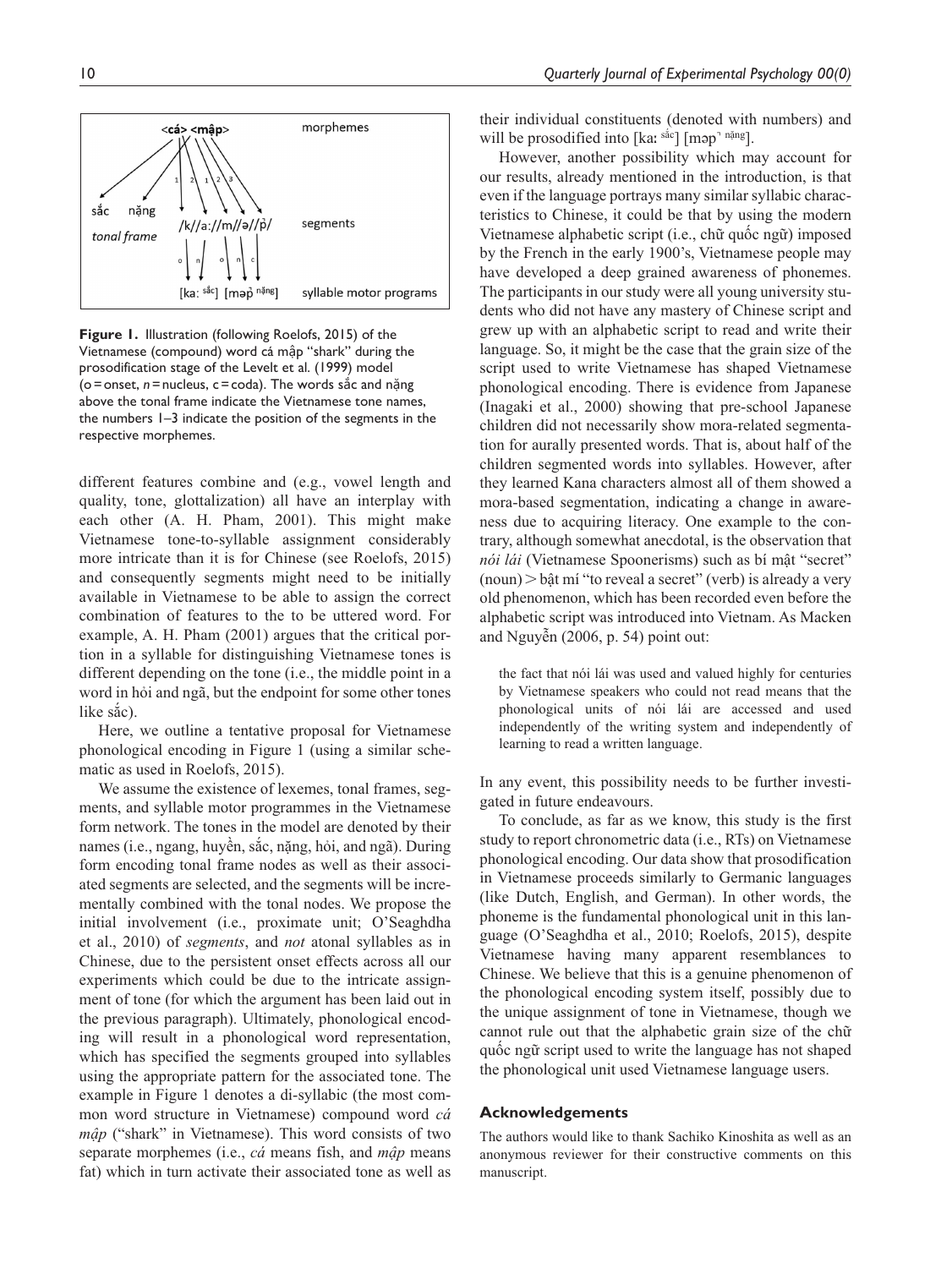## **Declaration of conflicting interests**

The author(s) declared no potential conflicts of interest with respect to the research, authorship, and/or publication of this article.

## **Funding**

The author(s) received no financial support for the research, authorship, and/or publication of this article.

## **ORCID iD**

Rinus G Verdonschot D <https://orcid.org/0000-0002-7124-4091>

# **Supplementary material**

The Supplementary Material is available at: qjep.sagepub.com

#### **Note**

1. All data and analysis methods are available from first author upon request.

#### **References**

- Baayen, R. H. (2008). *Analyzing linguistic data: A practical introduction to statistics using R*. Cambridge University Press.
- Bates, D. M., Maechler, M., & Bolker, B. (2013). *Lme4: Linear mixed effects models using S4 classes* (R Package Version 1.1-12).<http://CRAN.R-project.org/package=lme4>
- Caramazza, A. (1997). How many levels of processing are there in lexical access? *Cognitive Neuropsychology*, *14*(1), 177– 208.
- Carreiras, M., Ferrand, L., Grainger, J., & Perea, M. (2006). Sequential effect of phonological priming in visual word recognition. *Psychological Science*, *16*(8), 585–589.
- Chen, J.-Y., Chen, T.-M., & Dell, G. S. (2002). Word-form encoding in Mandarin Chinese as assessed by the implicit priming task. *Journal of Memory and Language*, *46*, 751– 781.
- Cholin, J., Schiller, N. O., & Levelt, W. J. (2004). The preparation of syllables in speech production. *Journal of Memory and Language*, *50*(1), 47–61.
- Dell, G. S. (1986). A spreading-activation theory of retrieval in sentence production. *Psychological Review*, *93*(3), 283– 321.
- Forster, K. I., & Davis, C. (1991). The density constraint on form-priming in the naming task: Interference effects from a masked prime. *Journal of Memory and Language*, *30*, 1–25.
- Grainger, J., & Ferrand, L. (1996). Masked orthographic and phonological priming in visual word recognition and naming: Cross-task comparisons. *Journal of Memory and Language*, *35*(5), 623–647.
- Ida, K., Nakayama, M., & Lupker, S. J. (2015). The functional phonological unit of Japanese-English bilinguals is language dependent: Evidence from masked onset and mora priming effects. *Japanese Psychological Research*, *57*(1), 38–49.
- Inagaki, K., Hatano, G., & Otake, T. (2000). The effect of kana literacy acquisition on the speech segmentation unit used

by Japanese young children. *Journal of Experimental Child Psychology*, *75*(1), 70–91.

- Kinoshita, S. (2000). The left-to-right nature of the masked onset priming effect in naming. *Psychonomic Bulletin & Review*, *7*, 133–141.
- Kureta, Y., Fushimi, T., Sakuma, N., & Tatsumi, I. F. (2015). Orthographic influences on the word-onset phoneme preparation effect in native Japanese speakers: Evidence from the word-form preparation paradigm. *Japanese Psychological Research*, *57*(1), 50–60.
- Kureta, Y., Fushimi, T., & Tatsumi, I. F. (2006). The functional unit in phonological encoding: Evidence for moraic representation in native Japanese speakers. *Journal of Experimental Psychology: Learning, Memory, and Cognition*, *32*, 1102– 1119. <https://doi.org/10.1037/0278-7393.32.5.1102>
- Kuznetsova, A., Brockhoff, P. B., & Christensen, R. H. B. (2014). *LmerTest: Tests for random and fixed effects for linear mixed effect models (lmer objects of lme4 package)* (R Package Version 2.0-33). [https://cran.r-project.org/web/](https://cran.r-project.org/web/packages/lmerTest/) [packages/lmerTest/](https://cran.r-project.org/web/packages/lmerTest/)
- Lemhöfer, K., & Broersma, M. (2012). Introducing LexTALE: A quick and valid lexical test for advanced learners of English. *Behavior Research Methods*, *44*(2), 325–343.
- Levelt, W. J. M., Roelofs, A., & Meyer, A. S. (1999). A theory of lexical access in speech production. *Behavioral and Brain Sciences*, *22*, 1–38.
- Macken, M. A., & Nguyễn, H. T. (2006). Nói Lái and the structure of the syllable. *Linguistics of the Tibeto-Burman Area*, *29*(2), 1–58.
- Matuschek, H., Kliegl, R., Vasishth, S., Baayen, H., & Bates, D. (2017). Balancing type I error and power in linear mixed models. *Journal of Memory and Language*, *94*, 305–315.
- McWhorter, J. H. (2000). *Spreading the word: Language and dialect in America*. Heinemann.
- Meyer, A. S. (1990). The time course of phonological encoding in language production: Phonological encoding inside a syllable. *Journal of Memory and Language*, *30*(1), 69–89.
- Meyer, A. S. (1991). The time course of phonological encoding in language production: The encoding of successive syllables of a word. *Journal of Memory and Language*, *29*, 524–545.
- Mixdorff, H., & Ingram, J. (2009, September 6–10). *Prosodic analysis of foreign-accented English* [Conference session]. Tenth Annual Conference of the International Speech Communication Association, Brighton, UK.
- Nakayama, M., Kinoshita, S., & Verdonschot, R. G. (2016). The emergence of a phoneme-sized unit of speech planning in Japanese-English bilinguals. *Frontiers in Psychology*, *7*, Article 175.
- Nguyễn, T. A. T., & Ingram, C. J. (2005). Vietnamese acquisition of English word stress. *TESOL Quarterly*, *39*(2), 309–319.
- Nguyễn, T. A. T., Ingram, C. J., & Pensalfini, J. R. (2008). Prosodic transfer in Vietnamese acquisition of English contrastive stress patterns. *Journal of Phonetics*, *36*(1), 158– 190.
- O'Seaghdha, P. G., Chen, J.-Y., & Chen, T.-M. (2010). Proximate units in word production: Phonological encoding begins with syllables in Mandarin Chinese but with segments in English. *Cognition*, *115*, 282–302.